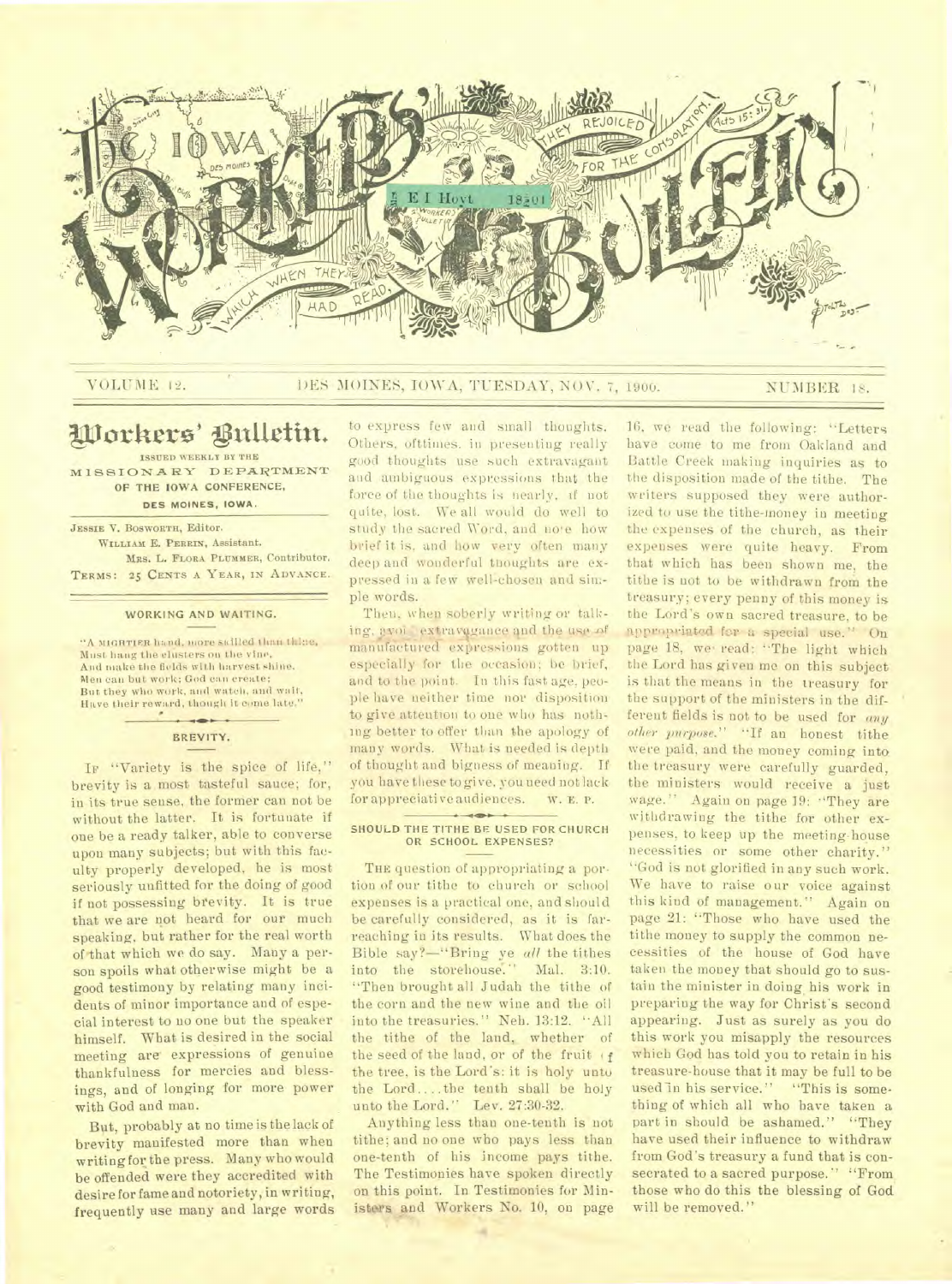ik.

TO THE WORKERS' BULLETIN.

The tendency of this age is to make as a small matter the distinction between him that serveth God and him that serveth him not. "He that hath an ear, let him hear what the Spirit saith unto the churches."

C. F. STEVENS.

### **WOUNDED SOULS.**

**r ONCE** learned a lesson from our little bird, which had been quite badly wounded by a cruel cat. But for the interference of a member of the household, the bird would have lost its life. For some days, the little creature ceased its song, which had added to the cheerfulness of our home; he was wounded. When well again, he resumed his song.

I thought as I looked at the wounded bird sitting upon his perch with drooping wings and ruffled feathers, How many precious souls, who once by smiling faces and deeds of kindly love sweetened the lives of others, have been stung with "the sting of death," —wounded by the cruel foe, and are no longer a blessing to the world, but are heart-sick, sad, and gloomy. But for God's great mercy and love they would have been plunged into the dark, dreary depths of "eternal ruin." To such let us say, There is a "balm in Gilead" for the wounded. There is a fountain opened for "sin and uncleanness." May God help us to search out these despondent souls and lead them to the "healing fountain." C. T. ADAMS.

### FIEIaD REPORTS.

#### **WELDON AND SMYRNA.**

**IT** was my privilege to meet with the friends at these places, Sabbath and Sunday, Oct. 27 and 28. Brn. C. W. Neal, F. L. Moody, and Chas. Heald have labored publicly here this summer, and have been assisted in houseto-house work by Lizzie Neal and V. B. Watt and wife. The Sabbath meeting in a large hall gave evidence that the truth had been well received, and that there is a fair interest yet. I believe about ten adults have identified themselves as commandment keepers; and five or six others have united with those at Weldon in church relationship at Osceola, twelve miles away. These were convinced of the Sabbath truth before the meetings began, but by attending them were encouraged to unite with us. Eight candidates geceived baptism Sabbath afternoon in a reservoir near by.

The tent is now located in Smyrna, a country place nine miles north-east of Weldon, where for six weeks a fair interest has been manifested in the meetings. How grateful we should be that the winds of strife are held, that the pent-up wrath of the dragon be not manifested, as we have the unerring word it soon will be. While the same measure of success may not be visible in all our efforts, brethren and sisters, yet if our hearts are tendered, and we have a conscience void of offense toward God and man, and a mind to work, God, whose it is to give the increase, will, in his own time and way, cause strength to his work to follow our efforts, and will add to us what is iu his sight of greatest value. Then let none grow weary in well doing; for in due season we shall reap if we faint not. E. E. **GARDNER.** 

### **COUNCIL BLUFFS.**

•

THE Council Bluffs church held quarterly meeting services Oct. 6, 7. Eld. Luther Warren. of the Nebraska Conference, also Eld. B. L. Dieffenbacher, were with us. The help rendered by these servants of God was much appreciated. As we celebrated the ordinances, the tender Spirit of the Lord came in, and we were again made to rejoice in his love. On Sabbath, Oct. 20, church officers for the ensuing *year* were elected. Eld. Dieffenbacher, who has been with us for some time, was elected elder. We believe there are bright prospects for the church at this place, and we are of good courage to press on in this good work. **MINNIE PETERSON,** *Clerk.* 

### **MY SUMMER'S EXPERIENCE.**

*Dear* **BULLETIN:** Your weekly visits to me wherever I have been have been so much enjoyed, and I wish to write to you some of the good things the Lord has done for me since the campmeeting at Ames. Upon leaving Ames, I went to visit my fither, step mother, and sister at Carnes, Iowa. While there I had a class in the Methodist Sunday-school, and gave a talk one Sunday on my work for the Lord. I visited and studied the Word with several, and found many earnest students., one of whom had family worship morning and evening, studying the Sundayschool lesson at noon. My father was anxious to know what I believed, and I had such good times studying the Bible with him. I had seen him but once since a child, and that was sever-

 $\mathcal{A}$ 

al years ago, before I was au Adventist. The last letter I had from him contained these words: "I am trying to study out our duty as we find it, but so far make slow progress. Mrs. M. and I are trying to keep the Sabbath of the Lord." Mrs. M. is my step-mother. I am so thankful that my heavenly Father permitted me to carry the truth to these dear ones, and that he gave them willing hearts to obey.

I enjoyed my stay in Spirit Lake and Milford and vicinity. I visited my foster parents, Mr. and Mrs. Knapp, also my foster brother, who is a Baptist minister. I conducted the evening services while there, also gave a talk to the Ladies' Aid Society on the subject of Health. I returned to Keokuk feeling much refreshed, and find my readers ready to resume readings. I believe the Lord has in this city some who will obey his Word. But we need more workers here. Who is ready to respond, "Here am I, send me"?

**NELLIE** E. **KNAPP.** 

### **MT. PLEASANT.**

**ELD.** C. A. **WASHBURN** met with **us** at our quarterly meeting, Oct. 20. The attendance was not as large as usual, as none of the brethren from neighboring churches were present; but the Lord, who blesses when even only two or three meet together, was present.

We had an old-time roll call, and it was something new to many of us. Several were not present to respond when their names were called, but we trust each one will be ready to answer w hen the great roll call is sounded in heaven. Three members were added to our numbers, and the ordinances celebrated, about thirty participating.

**DELTA VAUGHN,** *Clerk.* 

### OBITUARY.

**CARTWRIGHT.—Died at l'ilOt Mound, Iowa. Oct. 4, 1900, Laura. next youngest child of Albert and Una Cartwright, aged a few days less than five years.** 

Sister Una Cartwright, with part of the family, went to College View, Neb., only a few days before, and was called home by the sickness of her eldest daughter, Mable. Little Laura came with her mother, and immediately took down with the fever, dying in less than one week. Laura was an attentive child in the Sabbath-school, in which she took a deep interest. She saved her pennies for the children of less favored lands, her last service being an offering of fifteen cents for the children at Huntsville. May it be that she but sleeps to wake in immortal bloom.

E. E. **GARDNER.** 

•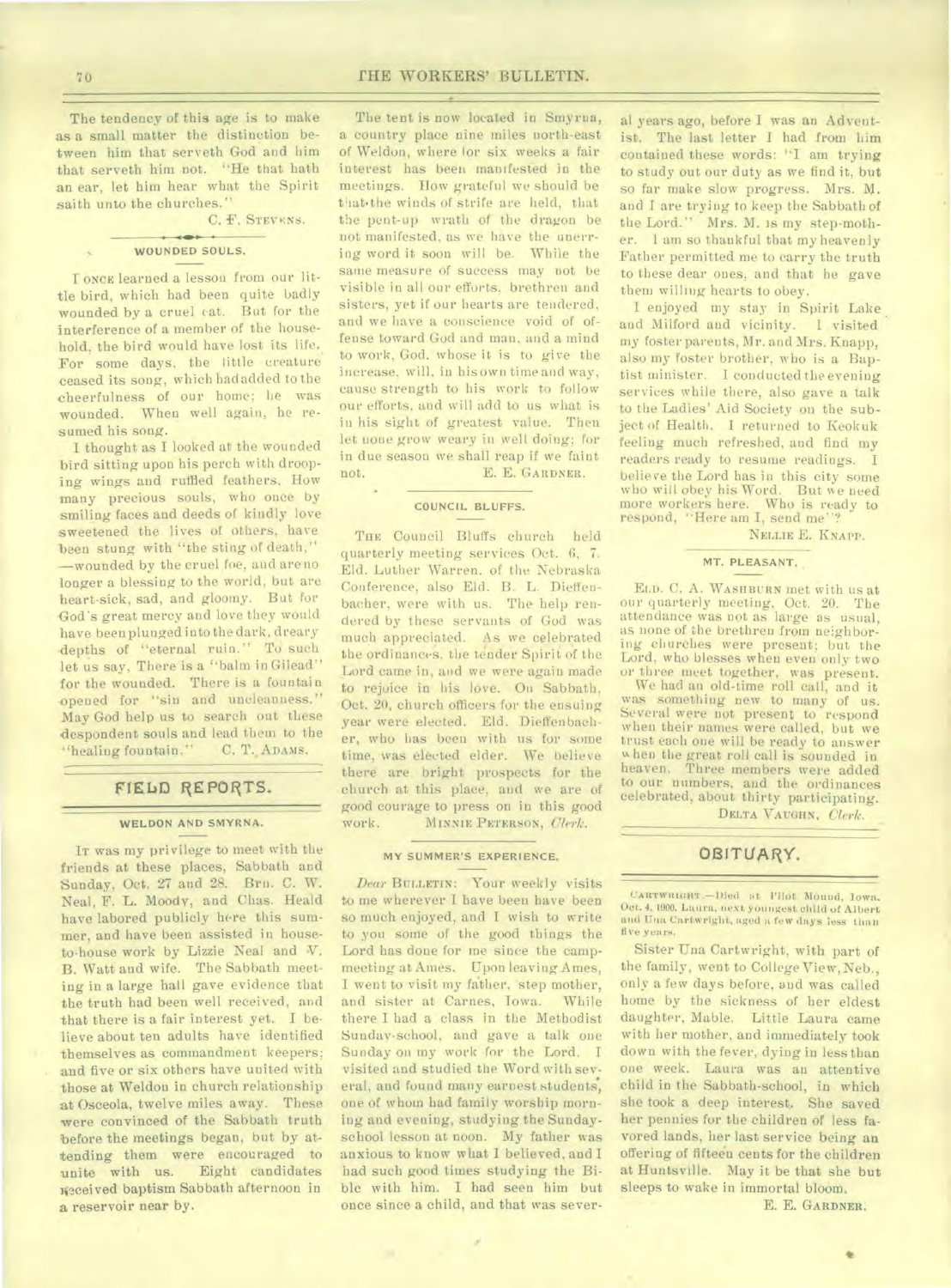(TROVES.—Died at her home next Missouri Valley, Town, Oct. 29, 1900, Mrs. Jennie L. Groves, aged 29 years, 10 mouths, and 5 days.

Sister Groves was born in Battle 'Creek, Michigan. In February, 1892, she was united in marriage with Bro. John H. Groves. For three years she has been a faithful member of the Mo dale church, where in the Sabbathschool she took an active part in the kindergarten work. She leaves a husband and three children to mourn, but not "as do others which have no hope." Bro. Henry Johnson conducted the funeral services, which were held from the Dunkard church at Missouri Valley, and she was laid away to rest until the resurrection morning.

MRS. J. E. BARBER.

### THE BOOK WORK.

### **GO FORWARD.**

You remember when Pharaoh pursued the children of Israel and overtook them near the Red Sea, they were greatly discouraged, and complained and cried bitterly. Still they were not down to the sea ready to cross. In this they showed unbelief in the Lord and his word. Had he not told them he would take them to the land of Canaan, regardless of the difficulties that might arise?

It was time for them to act, and not be spending time in mourning and crying to the L)rd; for the Lord said, •`Wherefore criest thou unto me? Speak unto the children of Israel that they go forward." They were not at the water's edge, and had no need of help. The Lord told them to go forward; and when they did so, they did not need to stop; for when they reached the sea it opened for them to cross. The sea would have opened just the same, and the Lord would have been better pleased with them, if they had gone right on without being discouraged.

We can gain a valuable lesson from this. By it we are taught that there is a time to pray and a time to work, a time to act, but never a time for discouragement. And again, when we go forward, the difficulties which seemed like mountains to us disappear entirely. Discouragement and lagging bring defeat, while courage and push bring success. This is especially true in the canvassing work.

A Testimony says: "The canvassing work is God's means of reaching many .that otherwise would not be reached

with the message." So let us believe that it is his work, and go forward in it, and push it with all our might. And the Lord will bless in doing so. - S. C. *Osborne in Workers' Record.* 

#### **CANVASSING REPORT FOR WEEK END-ING OCT. 26, 1900.**

|                                     |  |  | Hrs. Ord. Val. Helps.      |
|-------------------------------------|--|--|----------------------------|
| THE COMING KING.                    |  |  |                            |
|                                     |  |  |                            |
| Susan Haskell  14 6 6.00 81.25      |  |  |                            |
|                                     |  |  | 2.75                       |
| PROPHECIES OF JESUS.                |  |  |                            |
| Lewis Hilliard 23 5 \$ 8.75 \$2.25  |  |  |                            |
| FROM EDEN TO EDEN.                  |  |  |                            |
|                                     |  |  |                            |
| MISCELLANEOUS.                      |  |  |                            |
|                                     |  |  |                            |
|                                     |  |  |                            |
| DELIVERIES.                         |  |  |                            |
|                                     |  |  | Books, Value, Helps, Lost. |
| H. B. Tilden150 \$150.00 \$27.00 17 |  |  |                            |
|                                     |  |  |                            |
| SUMMARY.                            |  |  |                            |
|                                     |  |  |                            |
|                                     |  |  |                            |
|                                     |  |  |                            |
| " "helps sold    \$ 35.65           |  |  |                            |
| Total value 8 80.15                 |  |  |                            |
|                                     |  |  |                            |

### THE SABBATH-SCHOOL.

CONDUCTED BY MRS. JESSIE L. ADAMS.

#### **THE NEGLECTED NURSERY.**

ON a recent morning, as **I** was out walking, I chanced to pass an old nursery. The fruit trees, which had been set in drills, were more than halfgrown, and a man was cutting them down. Upon inquiry, I learned that the one who set out the trees had failed financially, and for several years they had been allowed to grow without attention. I could not but feel sad that so many promising young trees, which should be bearing luscious fruit, have been so far neglected that they must be destroyed as cumberers of the ground.

I began to wonder what lesson the Lord would have the learn from this. Then I remembered that it has been said, "The Sabbath-school is the nursery of the church." Can it he that in the State of Iowa there are any of the Lord's nurseries which have been neglected? Are there among us any young people whom the Lord designed to be "trees of righteousness," but who through neglect are now cumberers of the ground? May God help each of us to realize the importance of the Sabbath-school work.

E. **H. WILBUR.** 

#### **ABOUT CONVENTIONS.**

**I** HAVE been pleased to know that so many of our schools are planning to hold, or have already held, fall conventions. I have been sorry, however, that we are not able to furnish help at all these gatherings. I wish to speak of a few points that will explain why help is not sent. Some times we do not know of your conventions, so of course can not come or send any one. In other cases, we do not hear in time to make the necessary plans to assist in your meetings. In several instances I have received word only one or two days before the time appointed. Last week **I** received word of three conventions to be held on the same date. Now, as I am anxious to have Sabbath-school workers attend just as many of these conventions as is at all practicable, **I** will suggest a plan whereby such help can be furnished where it is needed. **If**  the committee that is planning the convention will write me before definitely announcing the date, **I** will do my best to have Sabbath-school workers present to assist. The recommendation passed at the last campmeeting in regard to this work reads: "and that Conference laborers bepresent to assist, when possible." We hope to see this part of the recommendation carried out during the fall and winter. Now that the tent season is over, we are free to do more field work. Let us hear from you. Begin to plan for a convention, and write me of your plans. We hope every school in Iowa will either hold a convention, or attend one. By addressing me at Ottumwa, 102 **S.** Ward St., much time will be saved. J. L. A.

### **NORA SPRINGS CONVENTION.**

WE have received a report of the convention held at Nora Springs, Sept. 22. The program furnished by the State Association was quite fully carried out, with a few songs additional. The children acted their part in making the exercises complete. Mrs. Minnie Root, in sending the report, says: "We had a good convention. There were a number of visitors present, and all seemed interested in the papers and discussions.'

"MAKE it a rule in your school that no lesson books or papers shall be used in the class."

Do N'T forget that the Sabbath-school work was never so important *as just now*